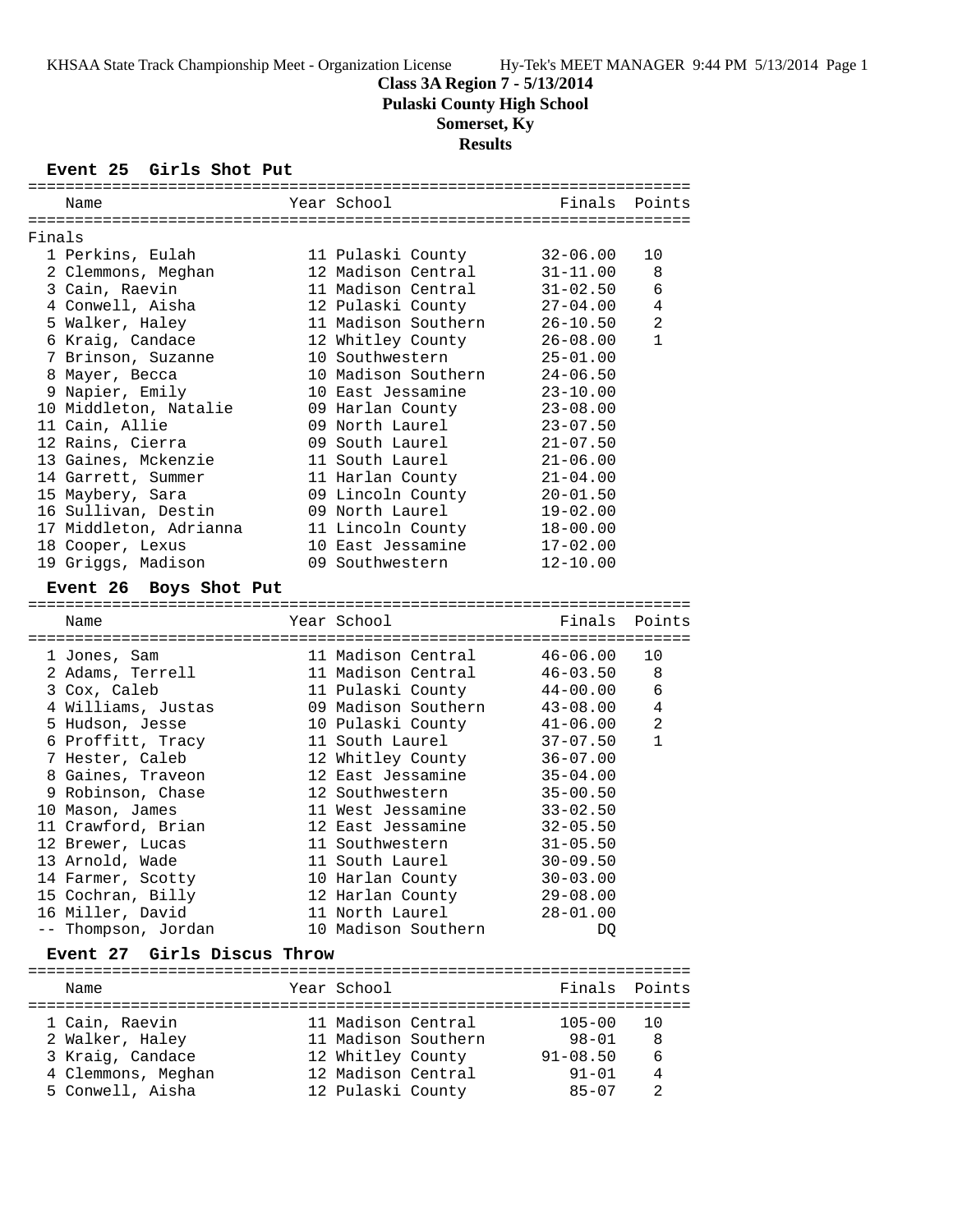**Class 3A Region 7 - 5/13/2014**

**Pulaski County High School**

**Somerset, Ky**

## **Results**

### **....Event 27 Girls Discus Throw**

| 6 Short, Alexandra  | 10 Madison Southern | $85 - 05$ |  |
|---------------------|---------------------|-----------|--|
| 7 Perkins, Eulah    | 11 Pulaski County   | $80 - 09$ |  |
| 8 Jenkins, Jade     | 08 East Jessamine   | $71 - 00$ |  |
| 9 Brinson, Suzanne  | 10 Southwestern     | $69 - 02$ |  |
| 10 Maybery, Sara    | 09 Lincoln County   | $66 - 02$ |  |
| 11 Cain, Allie      | 09 North Laurel     | $64 - 01$ |  |
| 12 Hall, Jessica    | 11 Harlan County    | $55 - 05$ |  |
| 13 Gaines, Mckenzie | 11 South Laurel     | $53 - 05$ |  |
| 14 Bronnert, Kayla  | 11 South Laurel     | $51 - 02$ |  |
| 15 Garrett, Summer  | 11 Harlan County    | $46 - 10$ |  |
| 16 Caudill, Tiana   | 09 Lincoln County   | $45 - 06$ |  |
| 17 Cooper, Lexus    | 10 East Jessamine   | $42 - 00$ |  |
| 18 Griggs, Madison  | 09 Southwestern     | $35 - 05$ |  |
| -- Todd, Morgan     | 09 North Laurel     | ND        |  |

#### **Event 28 Boys Discus Throw**

=======================================================================

| Name                                        | Year School                 | Finals     | Points         |
|---------------------------------------------|-----------------------------|------------|----------------|
| 1 Jones, Sam                                | 11 Madison Central          | 153-05     | 10             |
| 2 Hester, Caleb                             | 12 Whitley County           | 128-11     | 8              |
| 3 Hudson, Jesse                             | 10 Pulaski County 125-08.50 |            | 6              |
| 4 Davis, Cameron                            | 10 Madison Central          | 122-02     | $\overline{4}$ |
| 5 Howard, Derek                             | 12 Madison Southern         | 121-00     | 2              |
| 6 Williams, Justas 69 Madison Southern      |                             | 119-11     | $\mathbf{1}$   |
| 7 Hooper, Austin                            | 12 Whitley County           | $114 - 04$ |                |
| 8 Robinson, Chase                           | 12 Southwestern             | $103 - 08$ |                |
| 9 Proffitt, Tracy 11 South Laurel           |                             | $100 - 06$ |                |
| 10 Henry, Tom and 11 West Jessamine 99-00   |                             |            |                |
| 11 Gaines, Traveon                          | 12 East Jessamine 89-02     |            |                |
| 12 Brewer, Lucas                            | 11 Southwestern             | $79 - 10$  |                |
| 13 Moore, Justin                            | 10 South Laurel             | $78 - 08$  |                |
| 14 Helton, Mason 10 Pulaski County 76-00.50 |                             |            |                |
| 15 Crawford, Brian                          | 12 East Jessamine 69-11     |            |                |
| 16 Farmer, Matthew                          | 09 Harlan County            | 65-09      |                |
| 17 Miller, David                            | 11 North Laurel             | $62 - 04$  |                |
| 18 Gillespie, Ross                          | 09 West Jessamine           | $58 - 06$  |                |
| 19 Cochran, Billy                           | 12 Harlan County            | $51 - 03$  |                |

#### **Event 29 Girls Long Jump**

|  | Name                 | Year School         | Finals Points |                |
|--|----------------------|---------------------|---------------|----------------|
|  | 1 Stewart, Maryssa   | 12 Madison Central  | $17 - 00.50$  | 10             |
|  | 2 Voorhees, Megan    | 09 West Jessamine   | $15 - 09.00$  | 8              |
|  | 3 Jenkins, Jade      | 08 East Jessamine   | $15 - 06.50$  | 6              |
|  | 4 Campbell, Brittany | 12 Madison Central  | $14 - 00.50$  | $\overline{4}$ |
|  | 5 Saddler, Mikaela   | 09 Madison Southern | $13 - 08.00$  | $\mathfrak{D}$ |
|  | 6 Smith, Chelsea     | 11 Pulaski County   | $13 - 07.00$  | 1              |
|  | 7 Thomas, Sarai      | 10 Madison Southern | $13 - 03.50$  |                |
|  | 8 Clark, Amy         | 10 Harlan County    | $12 - 08.00$  |                |
|  | 9 Odom, Catie        | 11 Southwestern     | $12 - 02.00$  |                |
|  | 10 Rains, Cierra     | 09 South Laurel     | $12 - 01.00$  |                |
|  | 11 Napier, Morgan    | 10 North Laurel     | $12 - 00.00$  |                |
|  |                      |                     |               |                |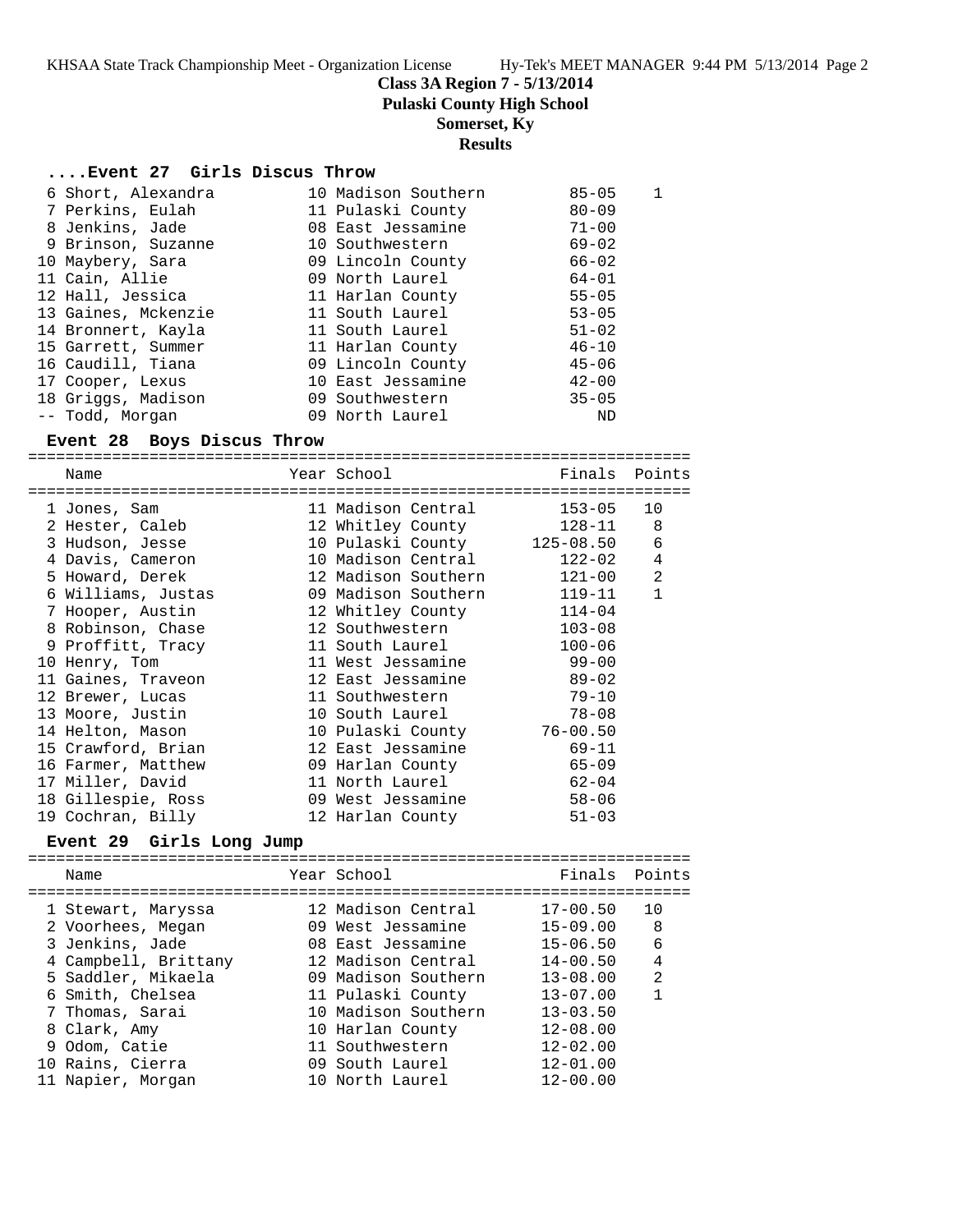**Class 3A Region 7 - 5/13/2014**

**Pulaski County High School**

## **Somerset, Ky**

## **Results**

### **....Event 29 Girls Long Jump**

| 12 Dingess, Taylor | 11 Whitley County | $11 - 09.00$ |
|--------------------|-------------------|--------------|
| 13 Kerns, Allison  | 11 Pulaski County | $11 - 08.00$ |
| 13 Phelps, Jenna   | 11 South Laurel   | $11 - 08.00$ |
| 15 Dixon, Brittany | 12 Harlan County  | $11 - 07.50$ |
| 16 Ridner, Brandi  | 09 Southwestern   | $11 - 05.00$ |
| 17 Amador, Summer  | 11 Whitley County | $11 - 03.00$ |
| 18 Hedrick, Sierra | 12 North Laurel   | $11 - 00.00$ |

### **Event 30 Boys Long Jump**

| ========================                                         | =======================    |               |                |
|------------------------------------------------------------------|----------------------------|---------------|----------------|
| Name                                                             | Year School                | Finals Points |                |
| 1 Hyden, Austin                                                  | 12 Pulaski County          | 21-07.50      | 10             |
| 2 Rowe, Kaleb 12 Pulaski County                                  |                            | $21 - 03.50$  | 8              |
| 3 Miller, Keenan                                                 | 09 Madison Central         | 21-02.00      | 6              |
|                                                                  |                            | 19-11.00      | $\overline{4}$ |
| 5 Daniel, Noah                                                   | 12 East Jessamine 19-06.00 |               | $\overline{2}$ |
| 6 Hayes, Austin                                                  | 11 South Laurel 519-06.00  |               | $\mathbf{1}$   |
| 7 Dean, William 11 Madison Southern                              |                            | $19 - 04.25$  |                |
| 8 Stringer, Caleb                                                | 12 Southwestern            | $17 - 08.00$  |                |
| 9 Shepherd, Jonah 10 West Jessamine                              |                            | $17 - 06.50$  |                |
| 10 Burge, James                                                  | 10 West Jessamine          | $17 - 05.00$  |                |
| 11 Scearse, Tylor                                                | 09 Harlan County           | $17 - 03.50$  |                |
| 12 Singleton, John 11 Whitley County                             |                            | $17 - 01.50$  |                |
| 13 Workman, Walker 69 South Laurel                               |                            | $16 - 04.00$  |                |
| 14 Flynn, Hunter                                                 | 11 Southwestern            | $15 - 11.00$  |                |
| 15 Nantz, Dakoda 12 Whitley County                               |                            | $15 - 08.00$  |                |
| 16 Darby, Max                                                    | 09 East Jessamine          | $15 - 01.00$  |                |
| 17 Pennington, Chase                                             | 08 North Laurel            | $13 - 11.00$  |                |
| 18 Collins, Zack 608 North Laurel                                |                            | $13 - 05.00$  |                |
| 19 Burton, Cade                                 09 Harlan County |                            | $12 - 09.00$  |                |
| -- Richmond, Cody                                                | 12 Madison Southern        | ND            |                |

### **Event 31 Girls Triple Jump**

| Name                 | Year School        | Finals       | Points |
|----------------------|--------------------|--------------|--------|
|                      |                    |              |        |
| 1 Stewart, Maryssa   | 12 Madison Central | $35 - 11.50$ | 10     |
| 2 Campbell, Brittany | 12 Madison Central | $31 - 04.75$ | 8      |
| 3 Voorhees, Megan    | 09 West Jessamine  | $31 - 03.00$ | 6      |
| 4 Cecil, Mahala      | 09 Pulaski County  | $30 - 09.00$ | 4      |
| 5 Jenkins, Jade      | 08 East Jessamine  | $30 - 07.25$ | 2      |
| 6 Corder, Adison     | 11 Southwestern    | $30 - 00.75$ | 1      |
| 7 Smith, Chelsea     | 11 Pulaski County  | $27 - 04.50$ |        |
| 8 Napier, Morgan     | 10 North Laurel    | $25 - 09.00$ |        |
| 9 Brock, Haley       | 11 North Laurel    | $25 - 02.25$ |        |
| -- Amador, Summer    | 11 Whitley County  | ND           |        |
| -- Dixon, Brittany   | 12 Harlan County   | ND           |        |
| -- Monhollen, Abby   | 11 Whitley County  | ND           |        |
| -- Landis, Abby      | 10 Harlan County   | ND           |        |
| -- Phelps, Ashley    | 10 Southwestern    | ND           |        |
|                      |                    |              |        |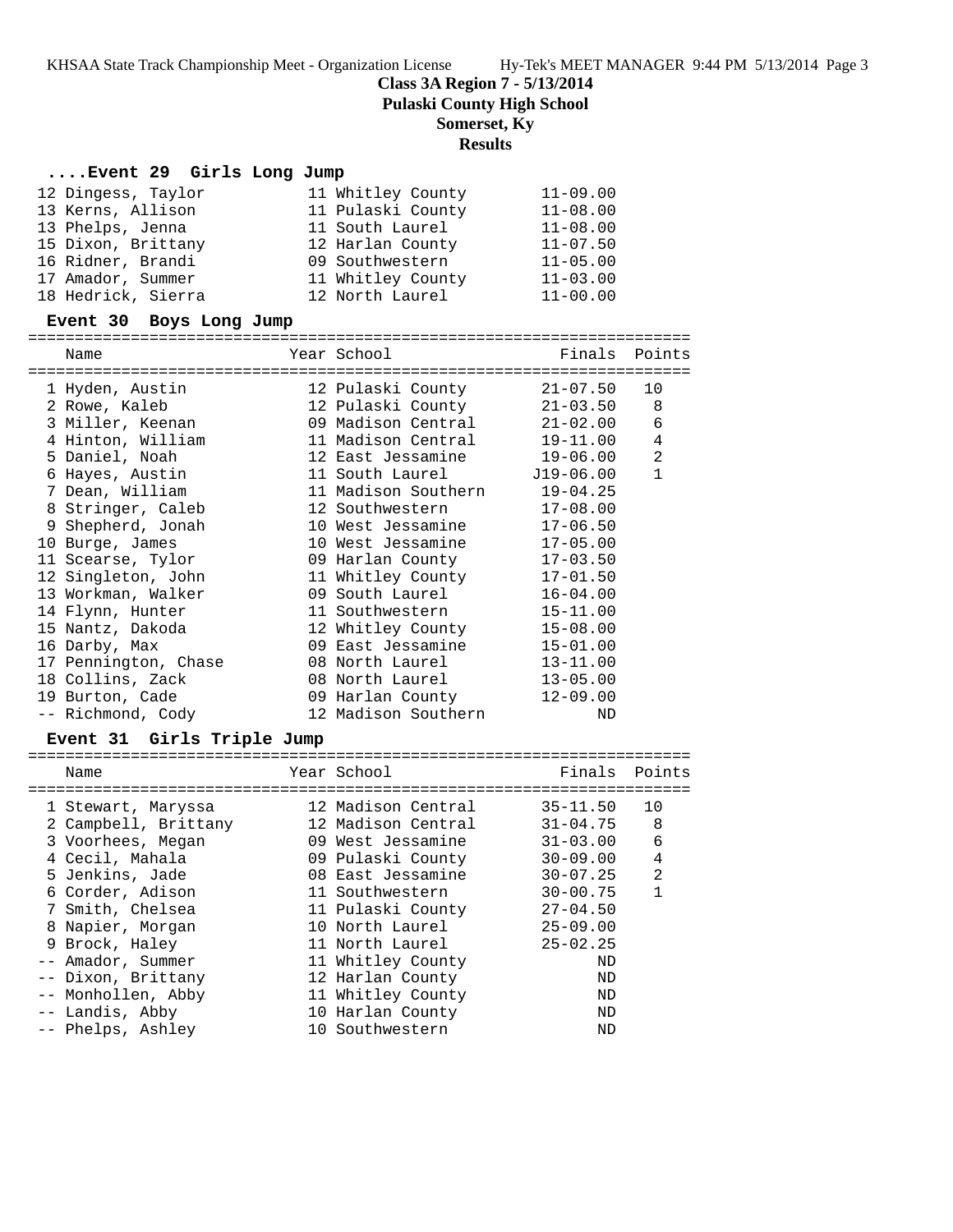**Class 3A Region 7 - 5/13/2014**

**Pulaski County High School**

# **Somerset, Ky**

# **Results**

### **Event 32 Boys Triple Jump**

| ==============                      |                     |                                 |                |
|-------------------------------------|---------------------|---------------------------------|----------------|
| Name                                | Year School         | Finals                          | Points         |
|                                     |                     |                                 |                |
| 1 Rowe, Kaleb                       | 12 Pulaski County   | $45 - 08.50$                    | 10             |
| 2 Daniel, Noah                      | 12 East Jessamine   | $40 - 10.00$                    | 8              |
| 3 Gross, Blake                      | 10 Madison Central  | $40 - 07.00$                    | 6              |
| 4 Kidd, Kody                        | 10 Madison Central  | $39 - 03.25$                    | 4              |
| 5 Jones, Sam                        | 10 Southwestern     | $39 - 02.00$                    | $\overline{2}$ |
| 6 Johnson, Jake                     | 10 Pulaski County   | $38 - 09.00$                    | $\mathbf{1}$   |
| 7 Sasko, James                      | 11 Whitley County   | $38 - 04.25$                    |                |
| 8 Mccarty, Cameron                  | 08 Madison Southern | $34 - 09.00$                    |                |
| 9 Scearse, Tylor                    | 09 Harlan County    | $34 - 04.00$                    |                |
| 10 Nantz, Dakoda                    | 12 Whitley County   | $33 - 10.00$                    |                |
| 11 McElroy, Ethan                   | 10 West Jessamine   | $33 - 05.75$                    |                |
| 12 Mounce, Tyson                    | 10 Southwestern     | $32 - 01.50$                    |                |
| 13 Hacker, Logan                    | 08 North Laurel     | $31 - 11.50$                    |                |
| 14 Lambert, Chance                  | 12 North Laurel     | $30 - 06.50$                    |                |
| 15 Burton, Cade                     | 09 Harlan County    | $27 - 11.00$                    |                |
|                                     |                     |                                 |                |
| Event 33 Girls High Jump            |                     |                                 |                |
|                                     |                     |                                 |                |
| Name                                | Year School         | Finals                          | Points         |
|                                     |                     |                                 |                |
| 1 Moberly, Karrigan                 | 10 Madison Southern | $4 - 10.00$                     | 10             |
| 2 Freel, Kathryn                    | 12 Madison Southern | J4-10.00                        | 8              |
| 3 Reed, Cassi                       | 09 Southwestern     | $4-08.00$                       | 6              |
| 4 Campbell, Brittany                | 12 Madison Central  | 4-06.00                         | 4              |
| 5 Smith, Chelsea                    | 11 Pulaski County   | $J4 - 06.00$                    | 2              |
| 6 Jenkins, Jade                     | 08 East Jessamine   | 4-04.00                         | $\mathbf{1}$   |
| 7 Mcwhorter, Sydney                 | 07 South Laurel     | $J4 - 04.00$                    |                |
| 8 Dollar, Lorissa                   | 09 Whitley County   | J4-04.00                        |                |
| 9 Martin, Ella                      | 11 Madison Central  | $J4 - 04.00$                    |                |
| 10 Shivel, Kelsi                    | 08 Pulaski County   | $4 - 02.00$                     |                |
| 11 Hedrick, Sierra                  | 12 North Laurel     | $4 - 00.00$                     |                |
| 12 Hacker, Chayla                   | 08 North Laurel     | $J4 - 00.00$                    |                |
| -- Russell, Briar                   | 10 Southwestern     | ΝH                              |                |
| -- Cook, Miranda                    |                     | ΝH                              |                |
|                                     | 08 Harlan County    |                                 |                |
| -- Goodwin, Jade                    | 12 Harlan County    | ΝH                              |                |
| Event 34 Boys High Jump             |                     |                                 |                |
| Name                                | Year School         | Finals                          | Points         |
| =================================== |                     | =============================== |                |
| 1 Hyden, Austin                     | 12 Pulaski County   | $6 - 00.00$                     | 10             |
| 2 Sasko, James                      | 11 Whitley County   | $J6 - 00.00$                    | 8              |
| 3 Ches, Conner                      | 11 West Jessamine   | $5 - 10.00$                     | 6              |
| 4 Pollard, Ryan                     | 10 Pulaski County   | $5 - 06.00$                     | 4              |
| 5 Barton, Levi                      | 11 Whitley County   | $5 - 04.00$                     | $\overline{2}$ |
| 6 Lee, Lawrence                     | 10 Madison Central  | $5 - 02.00$                     | $\mathbf{1}$   |
| 7 Norman, Kirklin                   | 09 Southwestern     | $J5 - 02.00$                    |                |
| 8 Edwards, Patric                   | 08 Southwestern     | $J5 - 02.00$                    |                |
|                                     |                     |                                 |                |
| 9 Ellis, Malcom                     | 11 Madison Central  | $5 - 00.00$                     |                |
| 9 Fuson, Gabe                       | 10 South Laurel     | $5 - 00.00$                     |                |
| -- Walter, Bretty                   | 10 North Laurel     | ΝH                              |                |
| -- Vanover, Colby                   | 11 Harlan County    | ΝH                              |                |